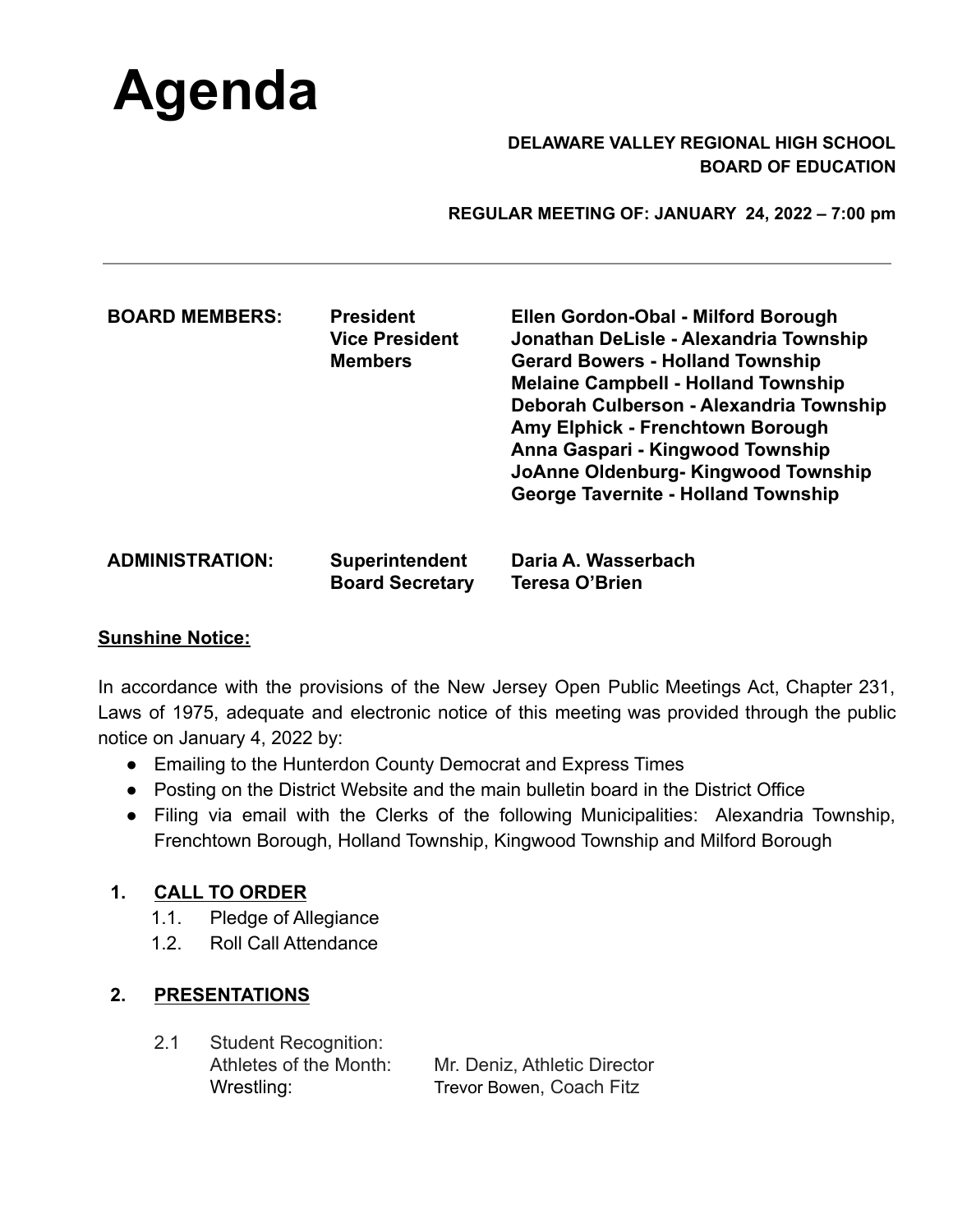2.2 2020-2021 Audit Presentation - Laura Atwell of BKC, CPAs

#### **3. ADMINISTRATIVE/STAFF PRESENTATION AND REPORTS**

Management Reports:

- 3.1 School Administration Broadus Davis, Interim Principal
- 3.2 School Administration Bill Deniz, Athletic Director, Supervisor of Health and Physical Education

## **4. PUBLIC COMMENT - Bylaw No. 0167 "Public Participation in Board Meetings"**

Residents are invited to respectfully share their concerns, comments, and suggestions.

## **5. BOARD GOALS AND EVALUATION CALENDAR**

## 2021/2022 District Goals

- 1. To develop and implement learning recovery for all students
- 2. To continue to foster a school culture and climate that honors our shared mission, vision and beliefs that provides a supportive educational environment for teaching and learning for all students and staff.
- 3. Develop community and business partnerships that provide opportunities and experience beyond the classroom for all students.
- 4. Develop a strategy to promote Delaware Valley Regional High School, and to retain and attract students.

## 2021/2022 Calendar for Board/CSA Evaluation:

|                                                                          | September 27 |
|--------------------------------------------------------------------------|--------------|
|                                                                          | September 27 |
|                                                                          | Monthly      |
|                                                                          | May 31       |
|                                                                          | June 20      |
| Goals/Indicators of success incorporated into goal evaluation document   |              |
|                                                                          | April 25     |
|                                                                          | May 9        |
|                                                                          | May 16       |
| Initial CSA Summary REport completed and distributed to Board for review | June 13      |
| Final CSA Summary Report complete by Board President                     | June 20      |
|                                                                          | June 20      |
| Summary Conference (must be completed by June 30)                        | June 27      |
|                                                                          | June 27      |

# **6. SUPERINTENDENT - Daria Wasserbach**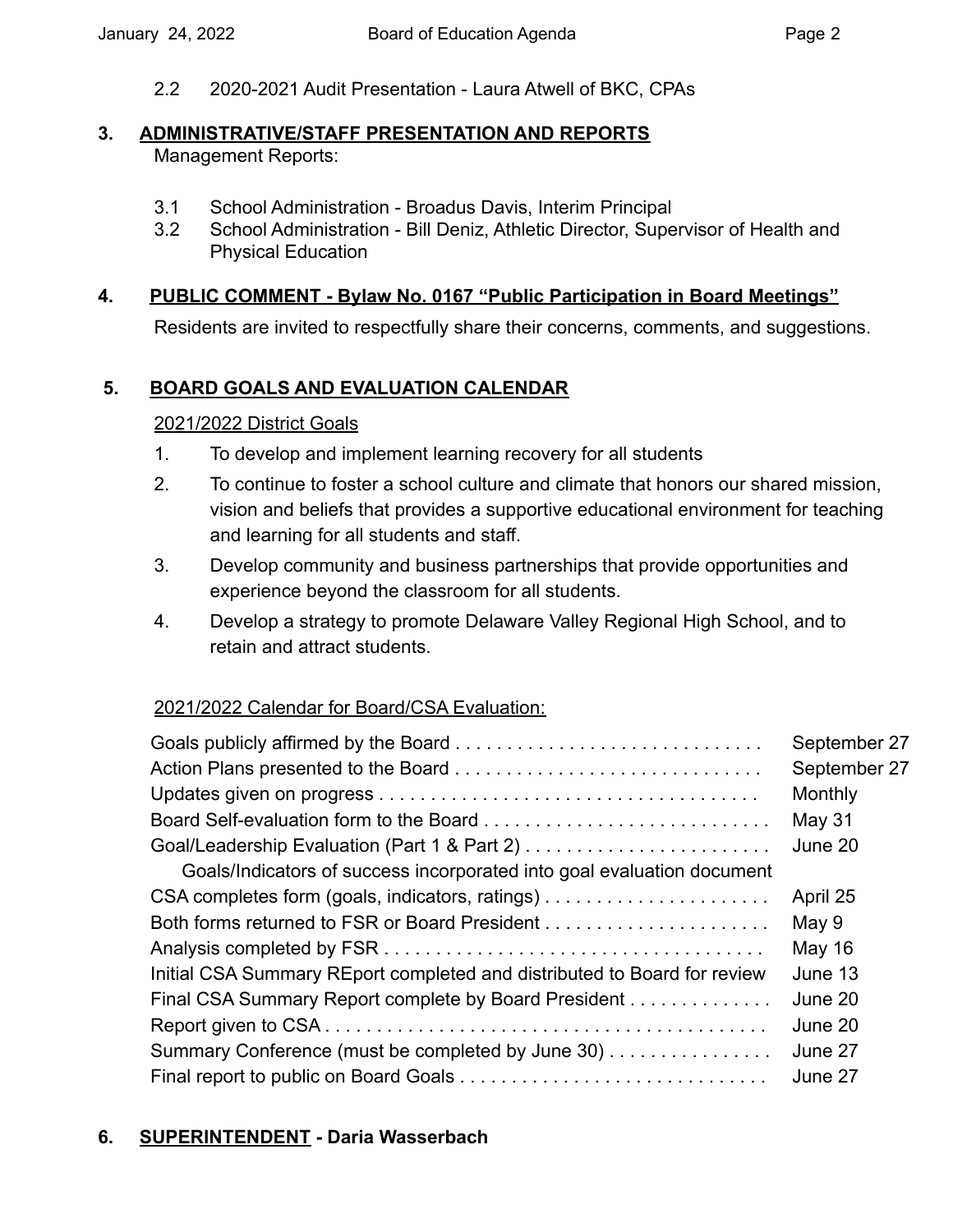Informational Items:

a. Update on District Goals and Objectives

## *HIB Report Period ending January 24, 2022:*

| Month/Year        | # of<br>Incidents<br>Reported | # Identified<br>as HIB | Remediation | Discipline &<br>Remediation | Appealed<br>(Y/N) |
|-------------------|-------------------------------|------------------------|-------------|-----------------------------|-------------------|
| June 29 - Aug. 23 | $\pmb{0}$                     | $\pmb{0}$              | N/A         | N/A                         | N/A               |
| Aug 24 - Sept 27  | $\mathbf 0$                   | 0                      | N/A         | N/A                         | N/A               |
| Sept 28 - Oct 25  | $\overline{2}$                | $\mathbf 0$            | N/A         | N/A                         | N/A               |
| Oct 26 - Nov 29   | 3                             | $\overline{2}$         | Y           | Y                           | N                 |
| Nov 30- Dec 20    | $\mathbf 0$                   | $\mathbf 0$            | N/A         | N/A                         | N/A               |
| Dec $21 -$ Jan 3  | 1                             | 1                      | Y           | Y                           | N/A               |
| Jan 4 - Jan 24    | $\mathbf 0$                   | $\mathbf 0$            | N/A         | N/A                         | N/A               |
| Jan 25 - Feb 28   |                               |                        |             |                             |                   |
| Feb 29 - Mar 28   |                               |                        |             |                             |                   |
| Mar 29 - April 25 |                               |                        |             |                             |                   |
| April 26 - May 23 |                               |                        |             |                             |                   |
| May 24 - June 27  |                               |                        |             |                             |                   |
| <b>TOTAL</b>      | 6                             | 3                      |             |                             |                   |

## Short-term Suspension Report: January 24, 2022

| <b>Student</b><br>ID | <b>Violation of</b><br><b>Student Code of</b><br><b>Conduct</b> | Level of<br><b>Infraction</b> | Date/s of<br><b>Infraction</b> | Terms of<br><b>Suspension/dates</b>            | <b>Clearance</b><br><b>Required</b> |
|----------------------|-----------------------------------------------------------------|-------------------------------|--------------------------------|------------------------------------------------|-------------------------------------|
|                      |                                                                 |                               |                                | 5 days OSS 12/21,<br>12/22, 12/23, 1/3 &       |                                     |
| 111112               | Threat                                                          | 4                             | 12/20/21                       | 1/4 Updated to 10 days.<br>OSS until 1/25/2022 | <b>NA</b>                           |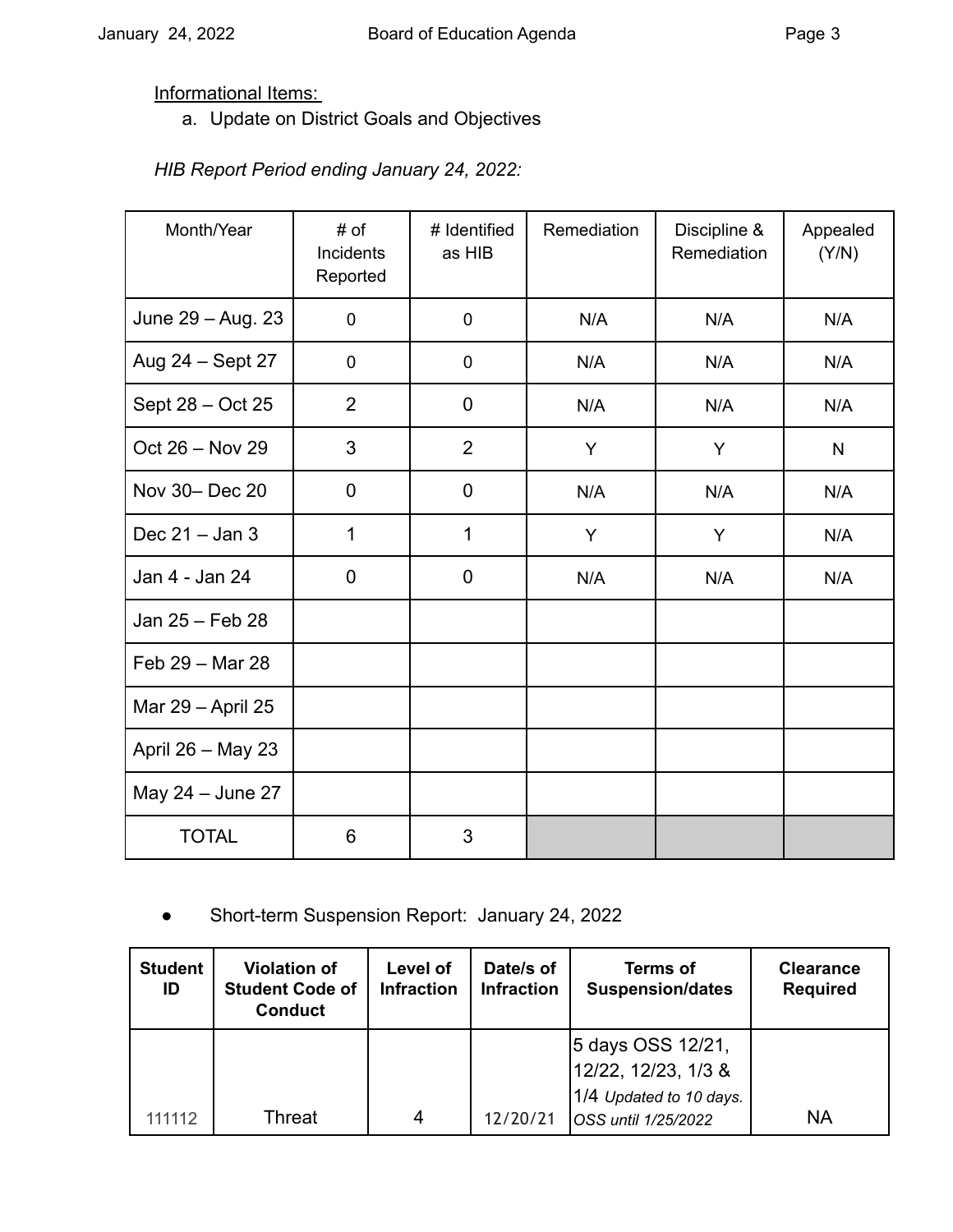COVID-19 Activity Report

| <b>Period Ending</b><br>(COVID Risk by Color) | # of Positive Cases<br>For Period Ending | <b>Cumulative Annual</b><br><b>Positive Cases</b> |
|-----------------------------------------------|------------------------------------------|---------------------------------------------------|
| <b>August 31, 2021</b>                        | $\overline{\mathbf{4}}$                  | 4                                                 |
| September 30, 2021                            | 8                                        | 12                                                |
| October 31, 2021                              | 69                                       | 81                                                |
| November 30, 2021                             | 12                                       | 93                                                |
| December 31, 2021                             | 48                                       | 141                                               |
| January 24, 2022*                             | 76                                       | 219                                               |
| February 28, 2022                             |                                          |                                                   |
| March 28, 2022                                |                                          |                                                   |
| April 25, 2022                                |                                          |                                                   |
| May 23, 2022                                  |                                          |                                                   |
| June 27, 2022                                 |                                          |                                                   |

\*As of the time of publication; subject to change pending additional confirmed cases.

#### Action Items:

- 6.1 Motion to affirm the HIB Reports submitted on December 20, 2021 and January 3, 2022.
- 6.2 Motion to approve the 2022/2023 School Calendar.
- 6.3 January is School Boards Recognition Month this resolution is to commend the efforts of boards throughout New Jersey during School Board Recognition Month and to urge the public to support efforts to improve education.
	- **Whereas,** the New Jersey State Board of Education, which adopts the administrative code to implement state education law, has established rigorous standards through its promulgation of the New Jersey Student Learning Standards, which set the expectations of academic achievement for nearly 1.4 million public schoolchildren; and
	- **Whereas,** New Jersey's locally elected and appointed boards of education play a vital role in ensuring that their local school districts meet state standards and adhere to state and federal education statute and regulations, with the goal of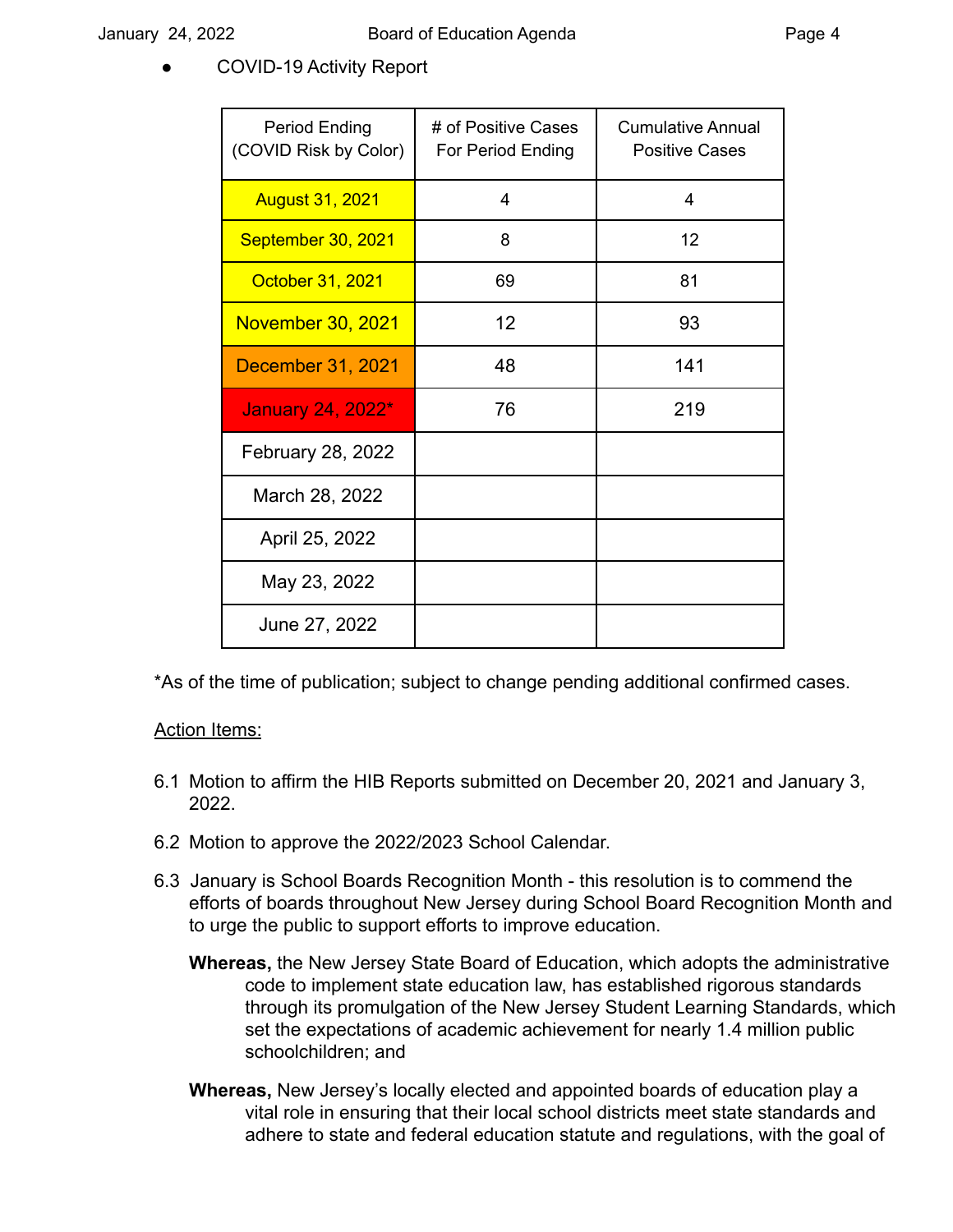preparing all students for college and the workplace, thereby enabling them to compete in a global economy; and

- **Whereas,** New Jersey's 5,000 non-partisan local board of education members and charter school trustees are public servants who dedicate their time, without pay or benefit, to the oversight of school district operations, sound financial practices, comprehensive policies, curriculum, staffing, and the well-being and academic achievement of all students in the district; and
- **Whereas,** the efforts of local boards of education, in conjunction with state education officials and local educators, have built a foundation of success that has led to New Jersey's status as a leader in student achievement, as evidenced by the National Assessment of Educational Progress scores; and
- **Whereas,** the National School Boards Association and the New Jersey School Boards Association have declared January 2022 to be School Board Recognition Month; now, therefore, be it
- **Resolved**, that the New Jersey State Board of Education and the Acting Commissioner of Education recognizes the contributions of our state's local boards of education to the academic success of its public school students and expresses its sincere appreciation to local board of education members for their continued focus on the achievement of children throughout New Jersey; and be it further
- **Resolved,** that the New Jersey State Board of Education and the Acting Commissioner of Education encourages qualified New Jersey citizens to consider serving as members on their local school boards.

## **7. SCHOOL BUSINESS ADMINISTRATOR/BOARD SECRETARY - Teresa O'Brien**

Informational Items:

- Special Meeting for the purpose of the Superintendent Search
	- January 27, 2022
	- January 31, 2022
	- February 1, 2022
	- February 7, 2022
	- February 15, 2022
	- February 16, 2022
	- February 18, 2022
- Next Regular Board of Education Meeting February 28, 2022
- February Bill List Review TBD

Action Items:

# **8. MINUTES**

8.1 Motion to approve the following meeting minutes: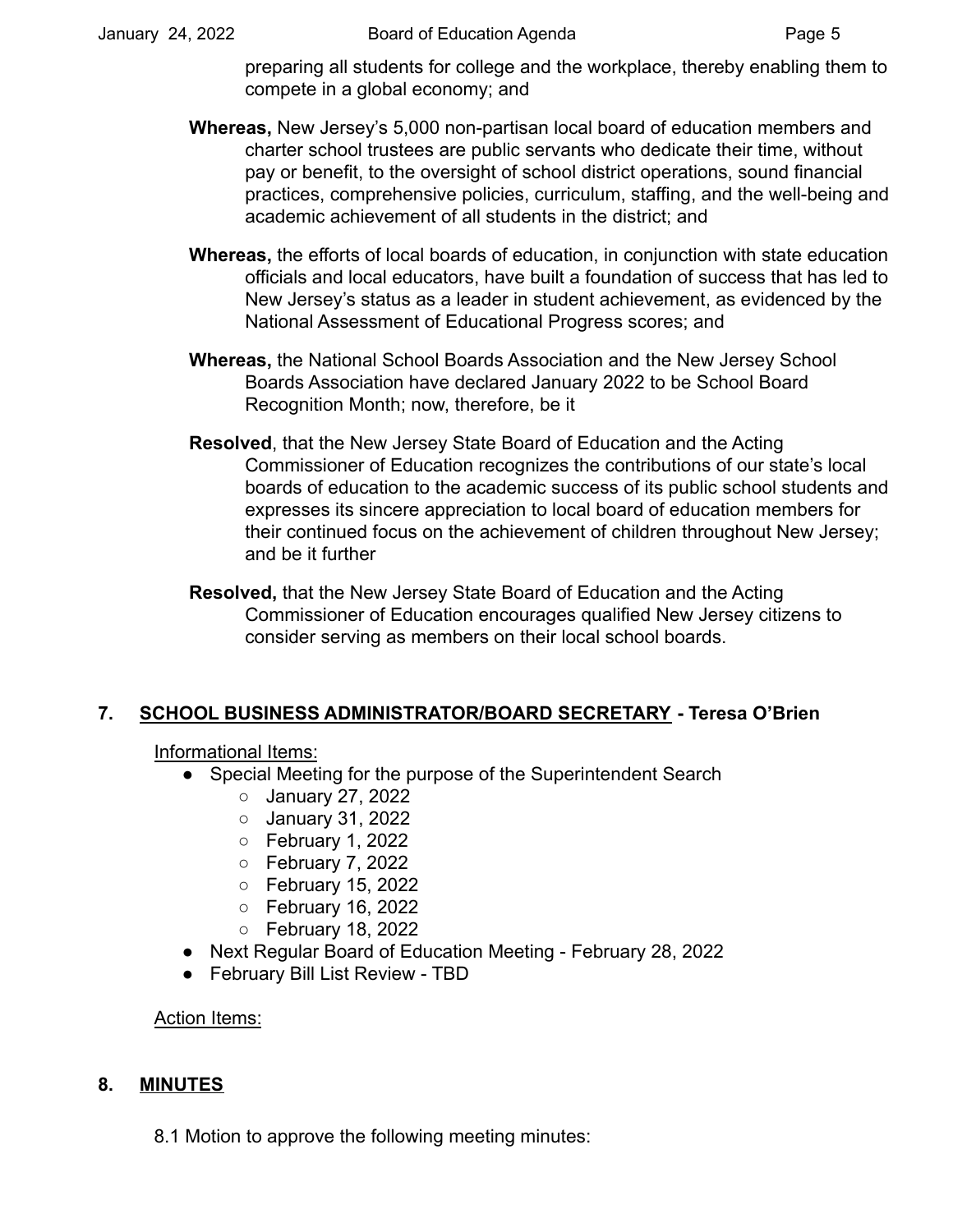January 24, 2022 Board of Education Agenda Page 6

December 20, 2021 - Meeting Minutes December 20, 2021- Executive Meeting Minutes #1 December 20, 2021- Executive Meeting Minutes #2 January 3, 2022 - ReOrg Meeting Minutes January 3, 2022 - ReOrg Executive Meeting Minutes January 18, 2022 - Special Meeting Minutes January 18, 2022 - Executive Meeting Minutes #1 January 18, 2022 - Executive Meeting Minutes #2

**9. OPERATIONS COMMITTEE -** George Tavernite, Chairperson Jonathan DeLisle, Ellen Gordon, Joanne Oldenberg

#### Informational Items:

#### Action Items:

9.1 Motion to approve the following 2021/2022 field trips in accordance with N.J.A.C. 6A:23A-5.8 (c):

| Organization/Department   Destination |               | <b>Date</b>  |  |
|---------------------------------------|---------------|--------------|--|
| ' Music                               | Allendale, NJ | January 2022 |  |

#### 10. **FINANCE COMMITTEE -** Gerard Bowers, Chairperson

Jonathan DeLisle, Anna Gaspari, Ellen Gordon

Informational Items:

#### Action Items:

10.1 Motion to approve the January 24, 2022 bill list as follows:

| <b>General Fund 10</b><br>Special Revenue Fund 20<br><b>Technology Fund 61</b><br><b>Transportation Consortium Fund 62</b><br><b>Administrative Shared Services Fund 63</b> | \$2,826,977.68<br>6,437.80<br>25,456.12<br>422,900.68<br>12,928.41 |
|-----------------------------------------------------------------------------------------------------------------------------------------------------------------------------|--------------------------------------------------------------------|
| <b>Total</b>                                                                                                                                                                | \$3,294,700.69                                                     |
| Cafeteria (December)                                                                                                                                                        | \$<br>81,399.23                                                    |

10.2 Motion to approve line item transfers dated December 01, 2021 through December 31, 2021 in the amount of \$144,318.76.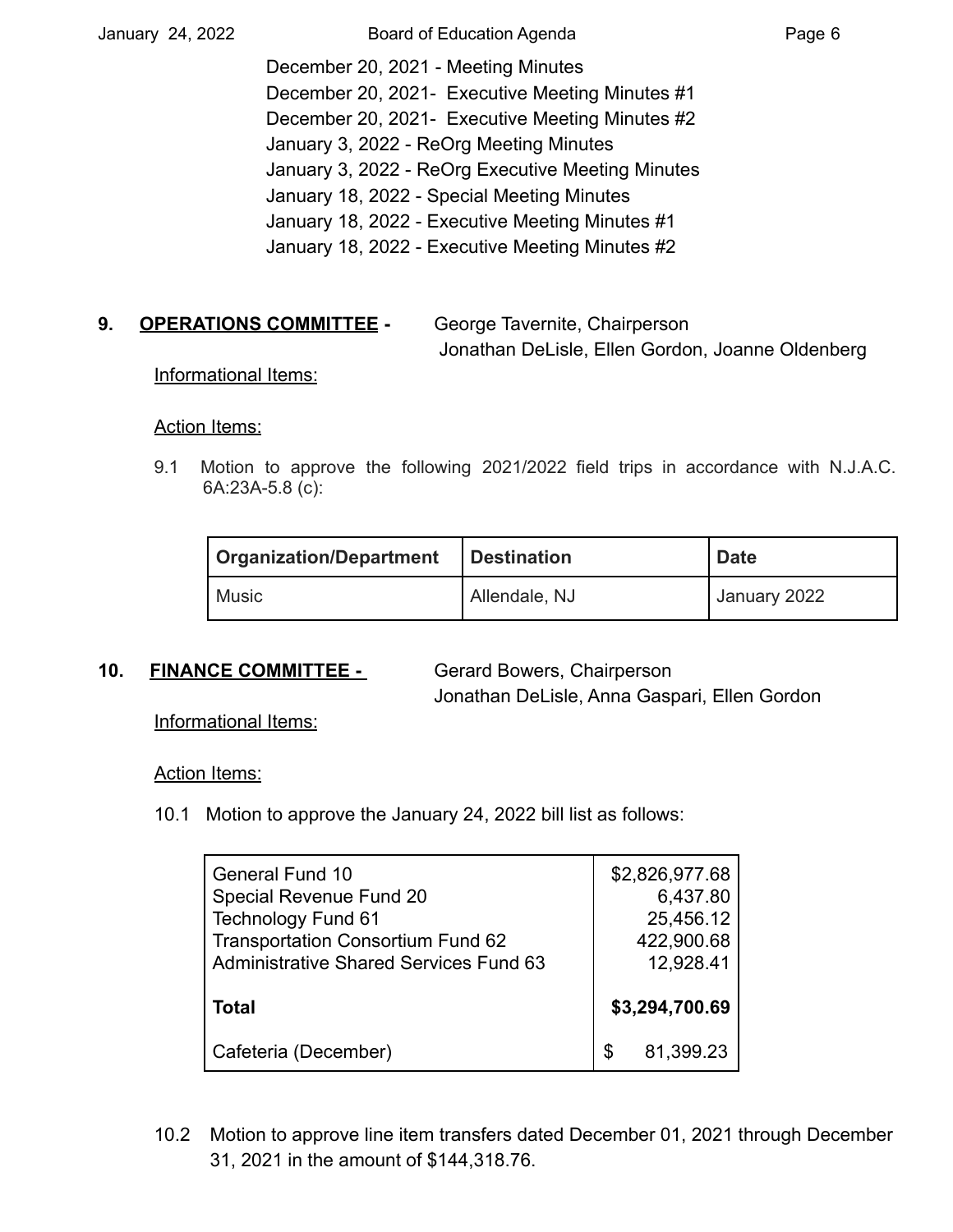- 10.3 Motion to acknowledge receipt of the monthly certification of the Board Secretary for December 2021, and after review of the Board Secretary's and December 2021 Treasurer's Reports, certify no major account or fund has been over-expended in violation of N.J.A.C.6A:23  $-$  2.11(c) 3 and that sufficient funds are available to meet the District's financial obligation for the remainder of the fiscal year and that no budgetary line-item account has been exceeded pursuant to N.J.S.A. 18A:22-8.1, and that no line-item account has encumbrances and expenditure, which in total exceed the line-item appropriation in violation of N.J.A.C. 6A23-2.11(a).
- 10.4 Motion to approve the following financial reports:

| <b>Game Officials Account</b>     | December 2021 |
|-----------------------------------|---------------|
| <b>Petty Cash Account</b>         | December 2021 |
| <b>Student Activities Account</b> | December 2021 |
| <b>Scholarship Account</b>        | December 2021 |
| Cafeteria Account                 | December 2021 |

10.5 Motion to approve the following requests for employee/board member travel in accordance with the School District Accountability Act and Board of Education Policy. Only overnight stays are eligible for meal reimbursement. Mileage, meals and lodging reimbursements shall be in accordance with NJ Statute, Code and NJ Department of Treasury Guidelines. OMB Mileage Reimbursement Rate: \$0.35

| Employee/<br><b>BOE Member</b> | <b>Program Title/</b><br>Location                                      | Date(s)        | Cost     | Mileage/<br><b>Tolls</b>              | Lodging<br><b>Total</b> | <b>Meals</b><br><b>Total</b> |
|--------------------------------|------------------------------------------------------------------------|----------------|----------|---------------------------------------|-------------------------|------------------------------|
| <b>Nicolas</b><br><b>Noa</b>   | <b>American Choral</b><br>Directors Assoc.<br>Conference<br>Boston, MA | $02/9 - 02/11$ | \$288.50 | \$196.00/<br>\$52.00 a<br>day parking | \$681.24                | \$276.50                     |

## **11. NEGOTIATIONS COMMITTEE-** Ellen Gordon, Chairperson

Deborah Culberson, Joanne Oldenberg, George **Tavernite** 

Informational Items: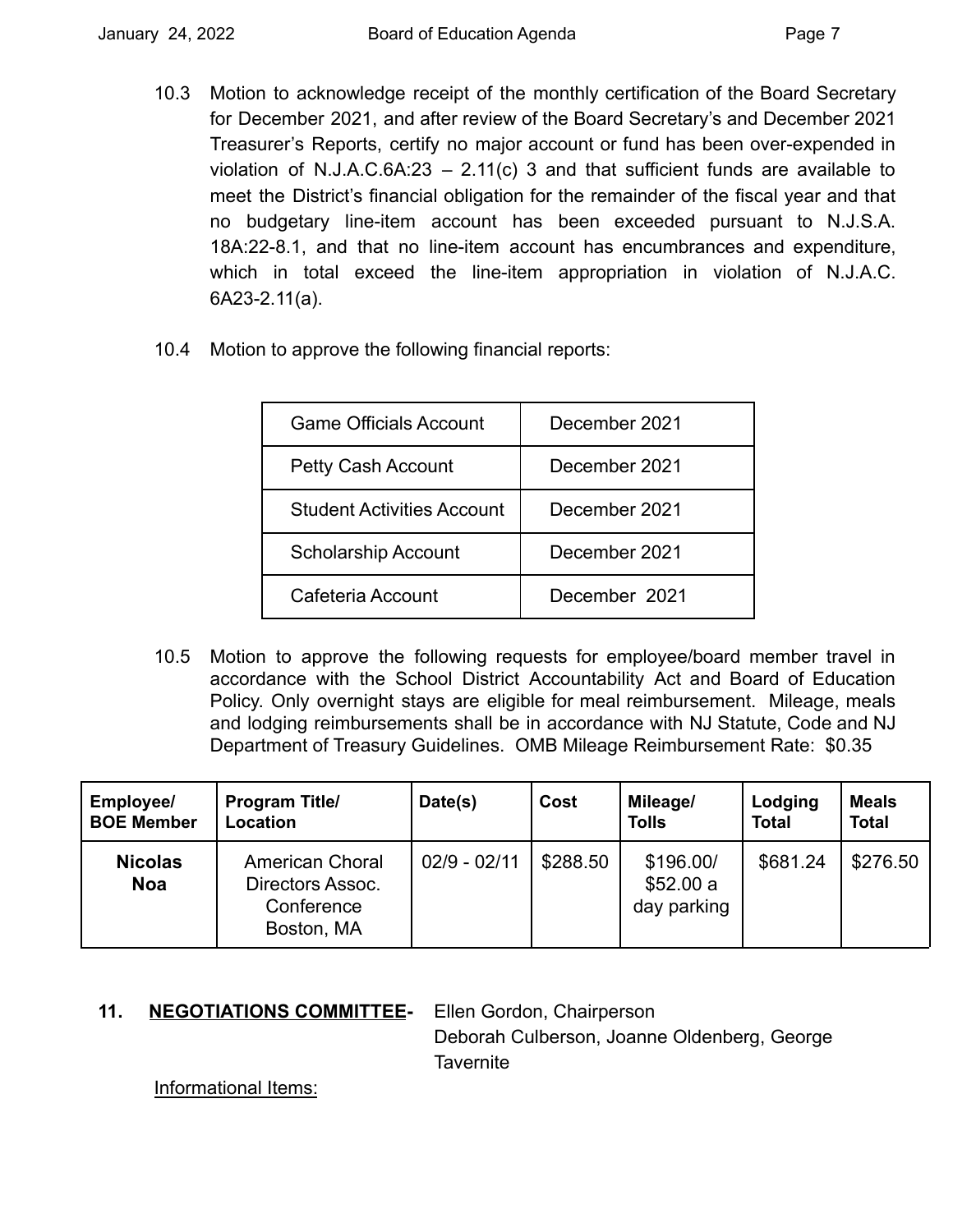Action Items:

# 12. **PERSONNEL COMMITTEE** - Ellen Gordon, Chairperson Melaine Campbell, Deb Culberson, Jon DeLisle

Informational Items:

IT IS NOTED THAT ALL STAFF APPOINTMENTS ARE AT THE RECOMMENDATION OF THE SUPERINTENDENT OF SCHOOLS AND THAT ALL SALARIES ARE PRORATED TO THE EFFECTIVE DATE OF EMPLOYMENT.

#### Action Items:

- 12.1 Motion to accept the **resignation** of Teresa Brown-Biondo, Sub/Trip Transportation Driver, with regret, effective January 3, 2022.
- 12.2 Motion to approve the **Disability Leave of Absence** for employee #4396, beginning February 8, 2022 to a date to be determined, 6-8 weeks.
- 12.3 Motion to approve the **Workmans Comp Leave of Absence** for employee #4494, beginning December 29, 2021 to a date to be determined.
- 12.4 Motion to approve the employment contract of the following **Co-Curricular Schedule B Coach** for the **2021/2022** school year:

| <b>POSITION</b>                 | <b>APPLICANT</b> | <b>YEARS</b><br><b>EXPERIENCE</b> | 2021/2022<br><b>SALARY</b> |
|---------------------------------|------------------|-----------------------------------|----------------------------|
| <b>Track Assistant</b><br>Coach | Kayla Sullivan   |                                   | \$5,995                    |

12.5 Motion to approve the following Sub/Trip School Bus Drivers for the 2021/2022 school year, effective January 3, 2022 to June 30, 2022. Salary paid for by the Transportation Jointure.

| <b>NAME</b>   | <b>STEP</b> | <b>RATE</b> |
|---------------|-------------|-------------|
| MacMinn, Judy | D-7         | \$31.00     |

12.6 Motion to approve the following Substitute for the 2021/2022 school year:

Irene Amante - Secretary (available after 2/1/22)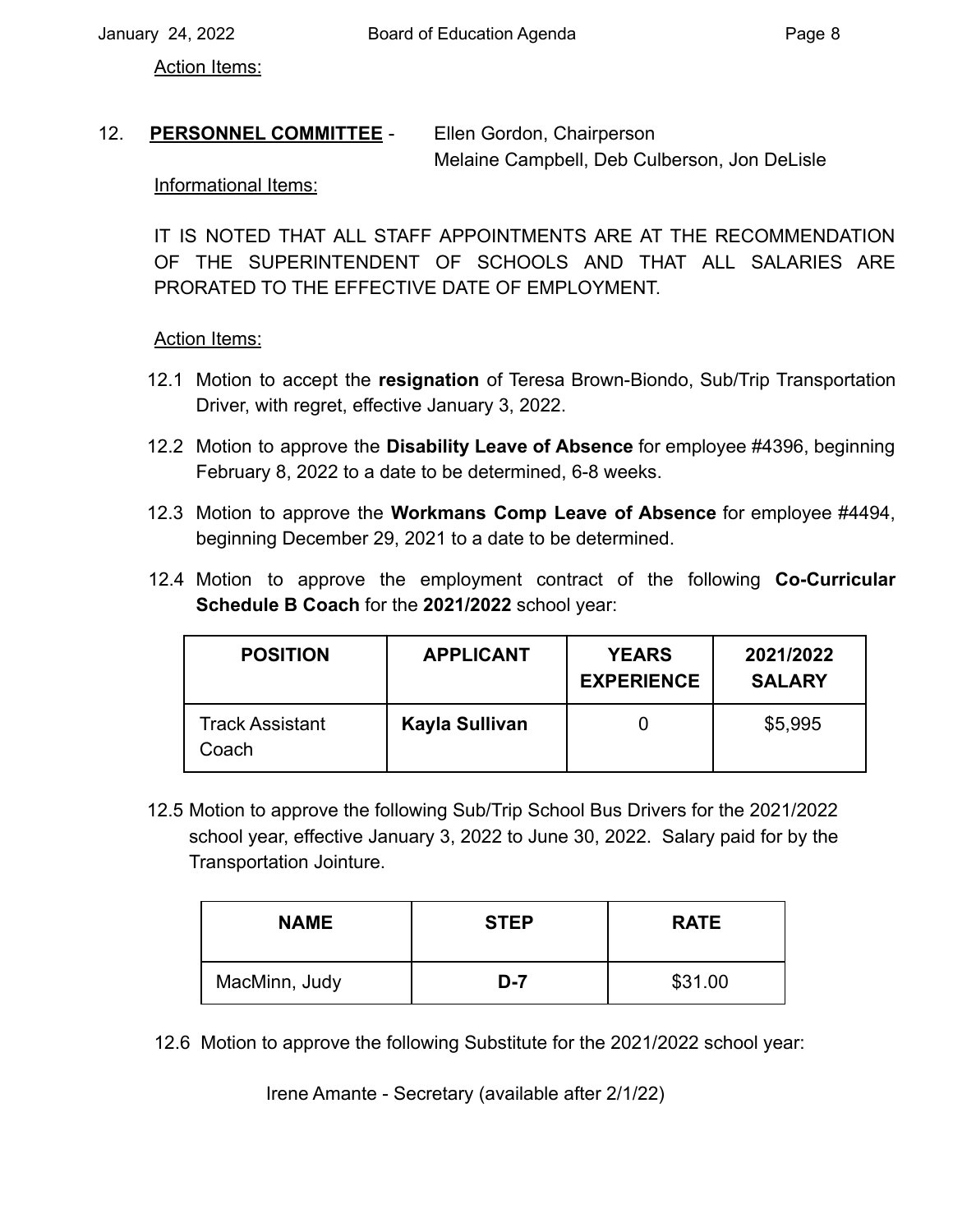12.7 Motion to approve the following retirement sick leave conversion payments in accordance with the negotiated agreement and employment contract: Retirement Conversion:

Adrienne Olcott. . . . . . . . . . . . . . . . . . . . . \$ 10,375.00

- 12.8 Motion to approve the following vacation leave conversion payments in accordance with the negotiated agreement and employment contract: Unused Vacation Days: Adrienne Olcott: . . . . . . . . . . . . . . . . . . . . . \$ 7,647.50
- 12.9 Motion to approve the following 2022 appointment/reappointment: Civil Rights Coordinator - Sandra Morisie
- **13. POLICY COMMITTEE** Amy Elphick, Chairperson Gerard Bowers, Anna Gaspari, Ellen Gordon

Informational Items: Action Items:

14. **EDUCATION AND STUDENT AFFAIRS COMMITTEE** - Jonathan DeLisle, Chairperson Melaine Campbell, Amy Elphick, Ellen Gordon

Informational Items:

# a. **Community Activities Calendar:**

Alexandria Township: Township Committee Meeting (2<sup>nd</sup> Wednesday) Dumpster Day, February 19th, 8:00 am - 11:00 am

Holland Township: Township Committee Meeting  $(1<sup>st</sup>$  and  $3<sup>rd</sup>$  Tuesday) Glow in the Dark Family Zumba Party, February 25th, 6:30 pm

Kingwood Township: Township Committee Meeting (1<sup>st</sup> Thursday)

Frenchtown Borough: Township Committee Meeting (1<sup>st</sup> Wednesday)

Milford Borough: